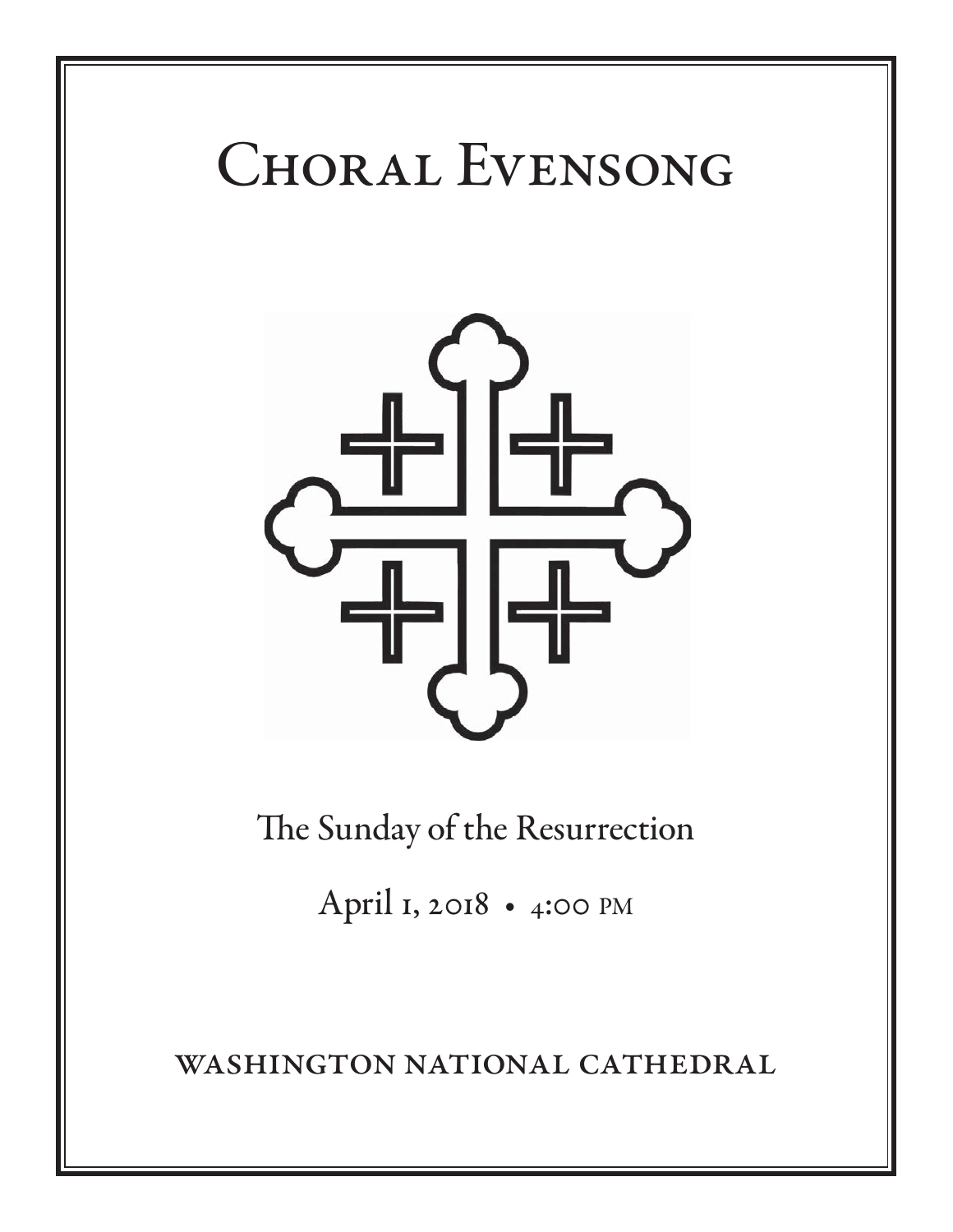### an easter welcome from the dean

Welcome! It is a joy and a pleasure to have you here on the greatest day of the Christian year. The empty tomb on Easter morning and the proclamation *Alleluia*! *Christ is risen!* define the essence of the Christian faith. This is the moment when Jesus the great teacher, Jesus the prophet, Jesus the healer, Jesus the worker of miracles, becomes—Jesus the Savior. Jesus becomes our Savior who defeats death and heralds the truth that there is life after this life. Today is the day when we proclaim that death could not hold Jesus. Rather, God loved him and all of us so much that even after we nailed him to the cross, God raised him from the dead; and, we are promised that God will do the same for us.

But Easter is not just about what happened to Jesus two thousand years ago or what happens to us after we die. On Easter, we also celebrate that the resurrected Christ lives among us now, opening the tombs that we create for ourselves—the tombs of anger, despair, hatred, envy, violence, selfishness, and addiction. As Easter people, we are invited to love him, listen to him, follow him, and, in so doing, discover new lives of love, hope, meaning, and purpose. What happened on Easter morning is happening still in the everyday lives of those who follow Jesus.

We are delighted that you are here today and we hope that you too will find yourself resurrected on this Easter morning. For you are precious in God's sight, you are loved more than you will ever know, and God will never let you go. Christ is risen! The world has changed forever and that is good news worth sharing. Happy Easter!

Blessings,

RHAHolschtt

The Very Reverend Randolph Marshall Hollerith *Dean, The Cathedral Church of Saint Peter & Saint Paul*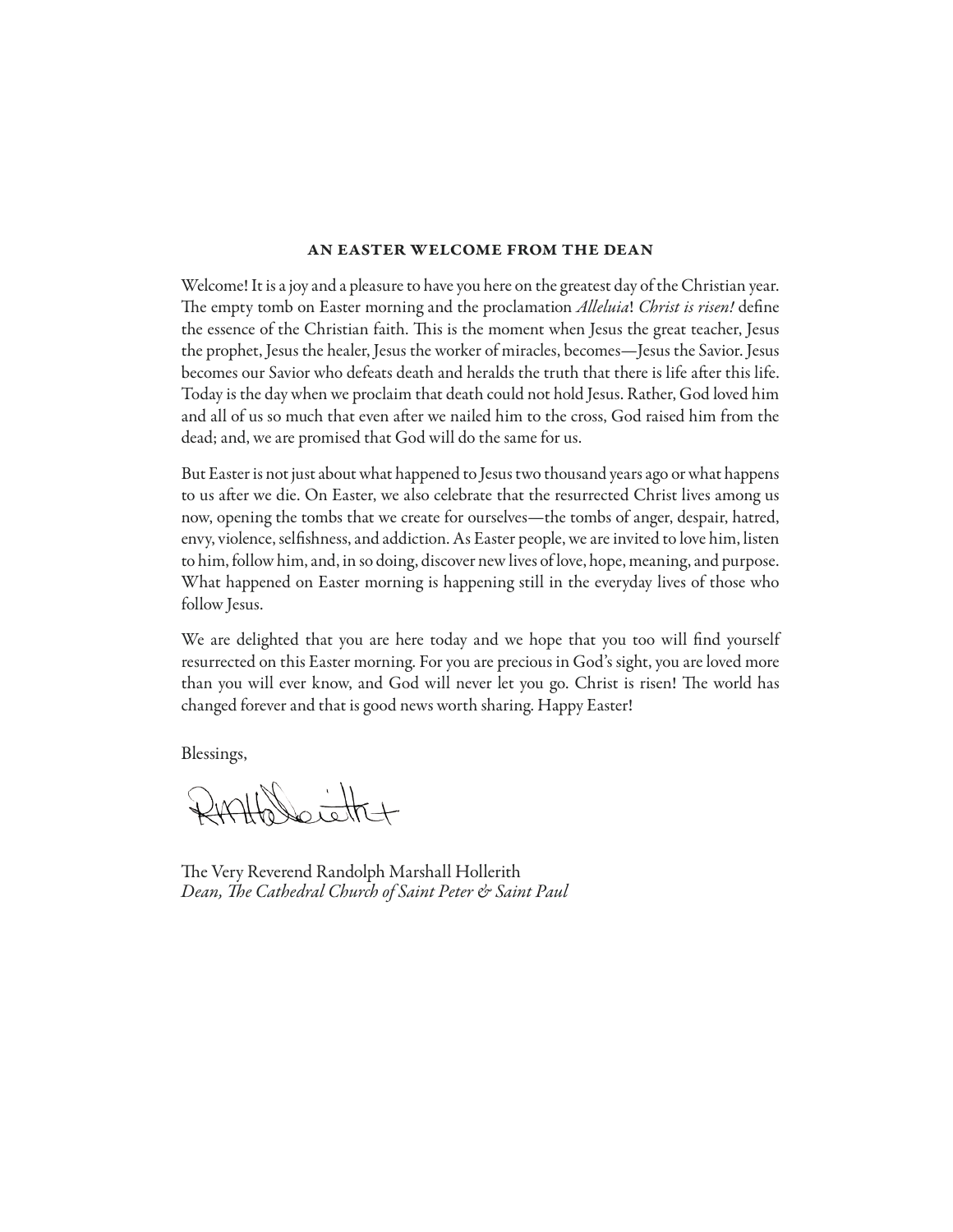## *3*

## CHORAL EVENSONG

Canticles: Collegium Regale Service—Herbert Howells (1892-1983) **•** Responses: Bernard Rose (1916-1996)

### *The people's responses are in* bold.

### organ prelude

*Prelude and Fugue in B major, Op. 7* Marcel Dupré (1886-1971)

### *The people stand at the procession.*

### **HYMN**

*Jesus Christ is risen today Easter Hymn*

|    |                                           |                          |                                    |                                |        |                                            |                          |        |              |  |    |                          |       |                          | ⋥                   |
|----|-------------------------------------------|--------------------------|------------------------------------|--------------------------------|--------|--------------------------------------------|--------------------------|--------|--------------|--|----|--------------------------|-------|--------------------------|---------------------|
|    | <sub>le</sub><br>$\overline{\phantom{a}}$ | sus                      | Christ                             | is                             | risen  | to                                         |                          | day,   | Al           |  | le |                          | lu    |                          | ia!                 |
|    | 2. Hymns                                  | of                       | praise                             | then                           | let    | <b>us</b>                                  |                          | sing,  | $\mathbf{A}$ |  | le | $\qquad \qquad -$        | $\ln$ | $\overline{\phantom{a}}$ | ia!                 |
| 3. | But                                       | the                      | pains                              | which                          | he     | en                                         | $\overline{\phantom{a}}$ | dured, | $\mathbf{A}$ |  | le | $\equiv$                 | $\ln$ | $\overline{\phantom{a}}$ | ia!                 |
| 4. | Sing                                      | we                       | to                                 | our                            | God    | a                                          |                          | bove,  | $\mathbf{A}$ |  | le |                          | $\ln$ |                          | ia!                 |
|    |                                           |                          |                                    |                                |        |                                            |                          |        |              |  |    |                          |       |                          |                     |
|    |                                           |                          |                                    |                                |        |                                            |                          |        |              |  |    |                          |       |                          |                     |
|    |                                           |                          |                                    |                                |        |                                            |                          |        |              |  |    |                          |       |                          | $\overline{\sigma}$ |
|    | our                                       | tri                      | $um -$<br>$\overline{\phantom{a}}$ | phant                          | ho     | <i>ly</i>                                  |                          | day,   | Al           |  | le | $\overline{\phantom{0}}$ | lu    | -                        | ia!                 |
|    | un<br>$\overline{\phantom{a}}$            | to                       | Christ,                            | our                            | heaven | <i>ly</i><br>$\overline{\phantom{a}}$      |                          | King,  | Al           |  | le |                          | $\ln$ | $\overline{\phantom{0}}$ | ia!                 |
|    | our                                       | sal                      | va<br>$\overline{\phantom{a}}$     | tion                           | have   | pro                                        | $\qquad \qquad -$        | cured, | Al           |  | le | $\overline{\phantom{0}}$ | $\ln$ | $\overline{\phantom{0}}$ | ia!                 |
|    | praise                                    | e                        | ter<br>$\overline{\phantom{a}}$    | nal                            | as     | his                                        |                          | love,  | Al           |  | le | $\overline{a}$           | $\ln$ | $\overline{\phantom{a}}$ | ia!                 |
|    |                                           |                          |                                    |                                |        |                                            |                          |        |              |  |    |                          |       |                          |                     |
|    |                                           |                          |                                    |                                |        |                                            |                          |        |              |  |    |                          |       |                          | Ò                   |
|    |                                           |                          |                                    |                                |        |                                            |                          |        |              |  |    |                          |       |                          |                     |
|    | who                                       | did                      | once                               | up<br>$\overline{\phantom{a}}$ | on     | the                                        |                          | cross, | Al           |  | le |                          | lu    |                          | ia!                 |
|    | who                                       | $en -$                   | dured                              | the                            | cross  | and                                        |                          | grave, | Al           |  | le |                          | lu    | $\qquad \qquad -$        | ia!                 |
|    | now                                       | $a -$                    | bove                               | the                            | sky    | he's                                       |                          | King,  | Al           |  | le |                          | $\ln$ | $\overline{\phantom{a}}$ | ia!                 |
|    | praise                                    | him,                     | all                                | ye                             | heaven | <i>ly</i><br>$\blacksquare$                |                          | host,  | Al           |  | le | $\overline{\phantom{0}}$ | $\ln$ | $\overline{\phantom{a}}$ | ia!                 |
|    |                                           |                          |                                    |                                |        |                                            |                          |        |              |  |    |                          |       |                          |                     |
|    |                                           |                          |                                    |                                |        |                                            |                          |        |              |  |    |                          |       |                          |                     |
|    |                                           |                          |                                    |                                |        |                                            |                          |        |              |  |    |                          |       |                          |                     |
|    | suf                                       |                          | fer                                | to                             | re     | deem                                       | our                      | loss,  | Al           |  | le |                          | lu    |                          | ia!                 |
|    | sin                                       |                          | ners                               | to                             | re     | deem                                       | and                      | save.  | Al           |  | le |                          | lu    | $\overline{\phantom{a}}$ | ia!                 |
|    | where                                     |                          | the                                | an<br>$\overline{\phantom{a}}$ | gels   | ev                                         | er                       | sing.  | Al           |  | le | $\overline{\phantom{a}}$ | lu    | $\overline{\phantom{a}}$ | ia!                 |
|    | Fa                                        | $\overline{\phantom{0}}$ | ther,                              | Son,                           | and    | H <sub>o</sub><br>$\overline{\phantom{a}}$ | ly                       | Ghost. | Al           |  | le |                          | $\ln$ | $\overline{\phantom{a}}$ | ia!                 |

### opening sentences from holy scripture

- *Officiant* Alleluia! Christ is risen.
- *People* The Lord is risen indeed. Alleluia!

*Officiant* Thanks be to God, who gives us the victory through our Lord Jesus Christ.

*(1 Corinthians 15:57)*

If then you have been raised with Christ, seek the things that are above, where Christ is, seated at the right hand of God. *(Colossians 3:1)*

 $\frac{+}{+}$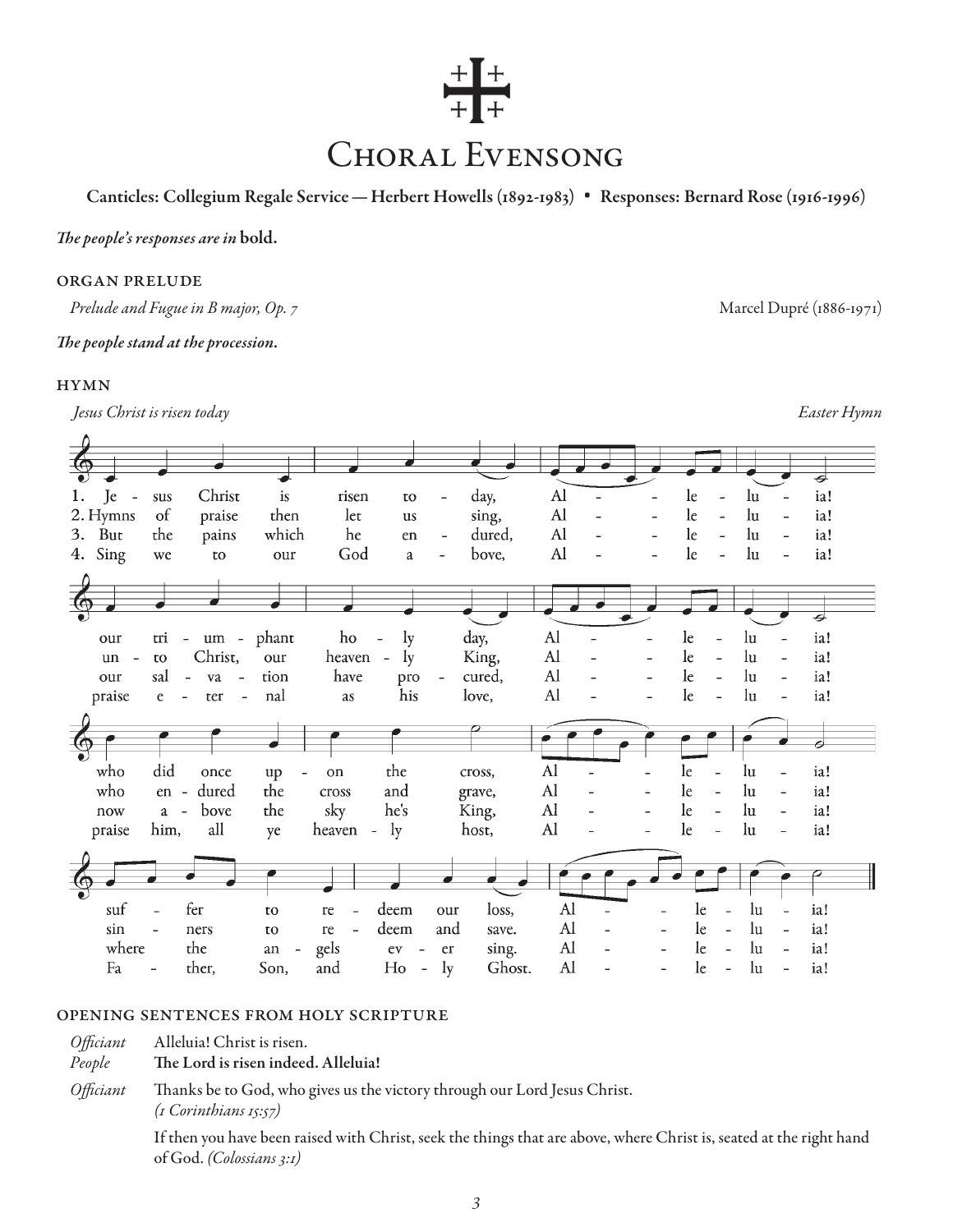### preces

| Cantor | O Lord, open thou our lips;                                     |
|--------|-----------------------------------------------------------------|
| Choir  | And our mouth shall show forth thy praise.                      |
| Cantor | O God, make speed to save us;                                   |
| Choir  | O Lord, make haste to help us.                                  |
| Cantor | Glory be to the Father, and to the Son, and to the Holy Spirit. |
| Choir  | As it was in the beginning, is now, and ever shall be:          |
|        | world without end. Amen.                                        |
| Cantor | Praise ye the Lord.                                             |
| Choir  | The Lord's Name be praised.                                     |
|        |                                                                 |

*The office candles are lighted.*

**PHOS HILARON Sung by the choir. Andrew J. Walker (b. 1955) Sung by the choir. Andrew J. Walker (b. 1955)** 

O gracious Light, pure brightness of the everliving Father in heaven, O Jesus Christ, holy and blessed!

Now as we come to the setting of the sun, and our eyes behold the vesper light, we sing your praises, O God: Father, Son, and Holy Spirit.

You are worthy at all times to be praised by happy voices, O Son of God, O Giver of life, and to be glorified through all the worlds.

*The people are seated.* 

Hallelujah! Give praise, you servants of the Lord; praise the Name of the Lord. Let the Name of the Lord be blessed, from this time forth for evermore. From the rising of the sun to its going down let the Name of the Lord be praised. The Lord is high above all nations, and his glory above the heavens. Who is like the Lord our God, who sits enthroned on high but stoops to behold the heavens and the earth? He takes up the weak out of the dust and lifts up the poor from the ashes. He sets them with the princes, with the princes of his people. He makes the woman of a childless house to be a joyful mother of children.

Glory to the Father, and to the Son, and to the Holy Spirit: as it was in the beginning is now and every shall be, world without end. Amen.

psalms 113, 114 *Sung by the choir.* chants: Francis Jackson (b. 1917); George M. Garrett (1834-1897)

Hallelujah! When Israel came out of Egypt, the house of Jacob from a people of strange speech, Judah became God's sanctuary and Israel his dominion. The sea beheld it and fled; Jordan turned and went back. The mountains skipped like rams, and the little hills like young sheep. What ailed you, O sea, that you fled? O Jordan, that you turned back? You mountains, that you skipped like rams? you little hills like young sheep? Tremble, O earth, at the presence of the Lord, at the presence of the God of Jacob, Who turned the hard rock into a pool of water and flint-stone into a flowing spring .

Glory to the Father, and to the Son, and to the Holy Spirit: as it was in the beginning is now and every shall be, world without end. Amen.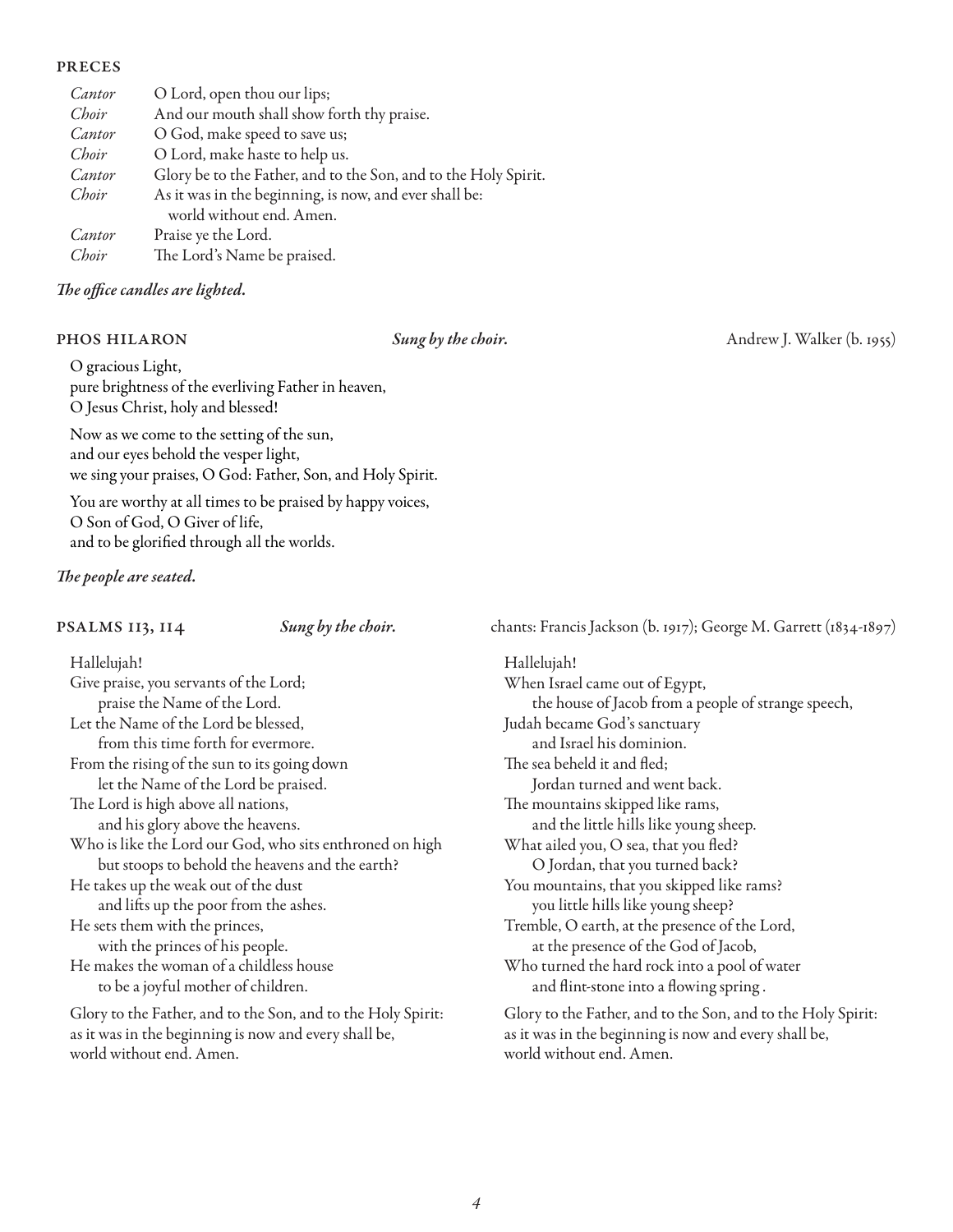### THE FIRST READING Acts 10:34-43

Then Peter began to speak to them: "I truly understand that God shows no partiality, but in every nation anyone who fears him and does what is right is acceptable to him. You know the message he sent to the people of Israel, preaching peace by Jesus Christ—he is Lord of all. That message spread throughout Judea, beginning in Galilee after the baptism that John announced: how God anointed Jesus of Nazareth with the Holy Spirit and with power; how he went about doing good and healing all who were oppressed by the devil, for God was with him. We are witnesses to all that he did both in Judea and in Jerusalem. They put him to death by hanging him on a tree; but God raised him on the third day and allowed him to appear, not to all the people but to us who were chosen by God as witnesses, and who ate and drank with him after he rose from the dead. He commanded us to preach to the people and to testify that he is the one ordained by God as judge of the living and the dead. All the prophets testify about him that everyone who believes in him receives forgiveness of sins through his name."

*Reader* The Word of the Lord. *People* Thanks be to God.

### magnificat *Sung by the choir.*

My soul doth magnify the Lord, and my spirit hath rejoiced in God my Savior. For he hath regarded the lowliness of his handmaiden. For behold from henceforth all generations shall call me blessed. For he that is mighty hath magnified me, and holy is his Name. And his mercy is on them that fear him throughout all generations. He hath showed strength with his arm; he hath scattered the proud in the imagination of their hearts. He hath put down the mighty from their seat, and hath exalted the humble and meek. He hath filled the hungry with good things, and the rich he hath sent empty away. He remembering his mercy hath holpen his servant Israel, as he promised to our forefathers, Abraham and his seed for ever. Glory be to the Father, and to the Son, and to the Holy Spirit: as it was in the beginning, is now, and ever shall be, world without end. Amen.

*(Luke 1:46-55)*

### THE SECOND READING John 20:1-18

Early on the first day of the week, while it was still dark, Mary Magdalene came to the tomb and saw that the stone had been removed from the tomb. So she ran and went to Simon Peter and the other disciple, the one whom Jesus loved, and said to them, "They have taken the Lord out of the tomb, and we do not know where they have laid him." Then Peter and the other disciple set out and went towards the tomb. The two were running together, but the other disciple outran Peter and reached the tomb first. He bent down to look in and saw the linen wrappings lying there, but he did not go in. Then Simon Peter came, following him, and went into the tomb. He saw the linen wrappings lying there, and the cloth that had been on Jesus' head, not lying with the linen wrappings but rolled up in a place by itself. Then the other disciple, who reached the tomb first, also went in, and he saw and believed; for as yet they did not understand the scripture, that he must rise from the dead. Then the disciples returned to their homes.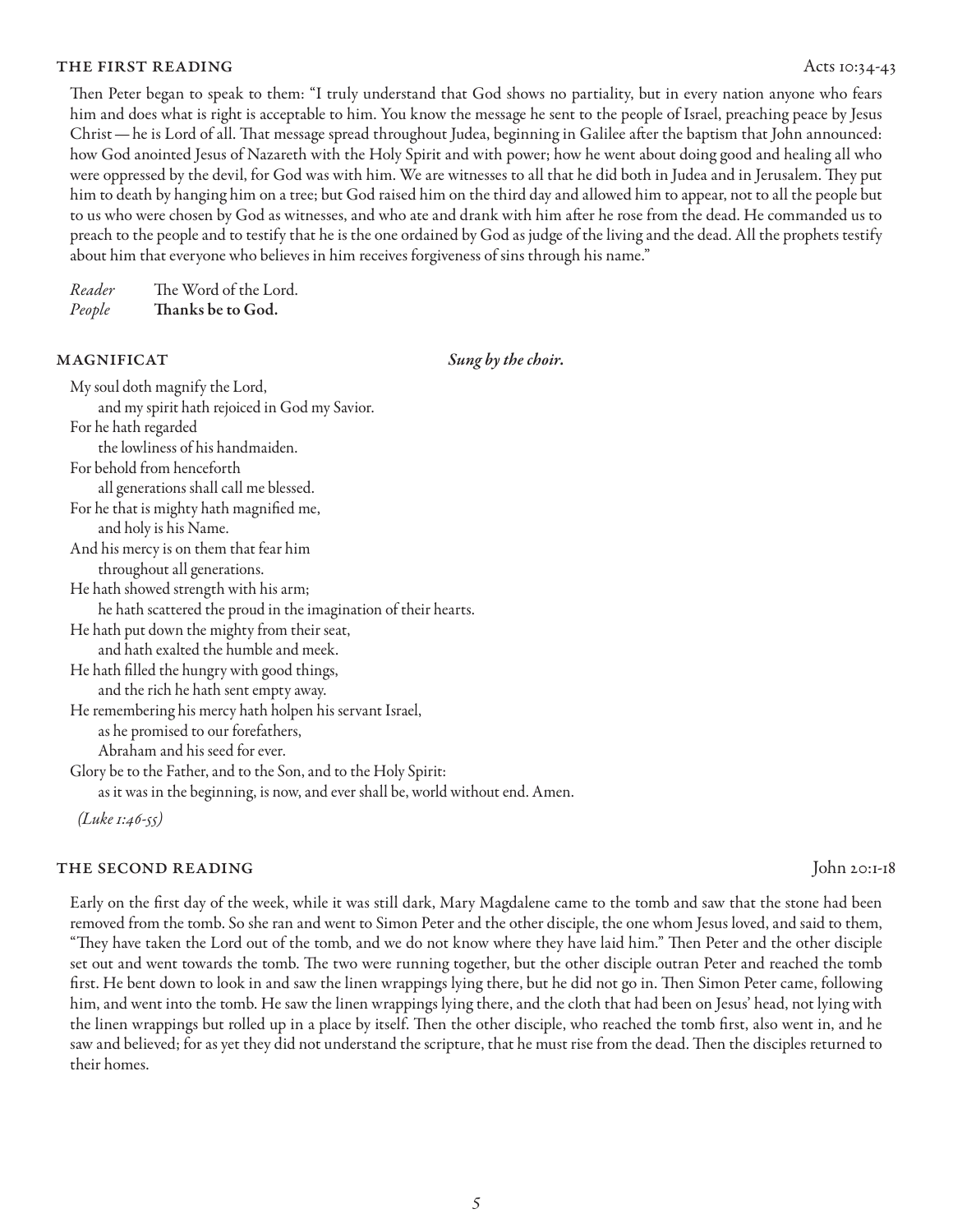But Mary stood weeping outside the tomb. As she wept, she bent over to look into the tomb; and she saw two angels in white, sitting where the body of Jesus had been lying, one at the head and the other at the feet. They said to her, "Woman, why are you weeping?" She said to them, "They have taken away my Lord, and I do not know where they have laid him." When she had said this, she turned round and saw Jesus standing there, but she did not know that it was Jesus. Jesus said to her, "Woman, why are you weeping? For whom are you looking?" Supposing him to be the gardener, she said to him, "Sir, if you have carried him away, tell me where you have laid him, and I will take him away." Jesus said to her, "Mary!" She turned and said to him in Hebrew, "Rabbouni!" (which means Teacher). Jesus said to her, "Do not hold on to me, because I have not yet ascended to the Father. But go to my brothers and say to them, 'I am ascending to my Father and your Father, to my God and your God.'" Mary Magdalene went and announced to the disciples, "I have seen the Lord"; and she told them that he had said these things to her.

*Reader* The Word of the Lord. *People* Thanks be to God.

### nunc dimittis *Sung by the choir.*

Lord, now lettest thou thy servant depart in peace, according to thy word, For mine eyes have seen thy salvation, which thou hast prepared before the face of all people, To be a light to lighten the Gentiles, and to be the glory of thy people Israel.

Glory be to the Father, and to the Son, and to the Holy Spirit: as it was in the beginning, is now, and ever shall be, world without end. Amen.

(*Luke 2:29-32*)

### *The people stand.*

### THE APOSTLES' CREED *Said by all.*

I believe in God, the Father almighty, creator of heaven and earth. I believe in Jesus Christ, his only Son, our Lord. He was conceived by the power of the Holy Spirit and born of the Virgin Mary. He suffered under Pontius Pilate, was crucified, died, and was buried. He descended to the dead. On the third day he rose again. He ascended into heaven, and is seated at the right hand of the Father. He will come again to judge the living and the dead. I believe in the Holy Spirit, the holy catholic Church, the communion of saints, the forgiveness of sins, the resurrection of the body, and the life everlasting. Amen.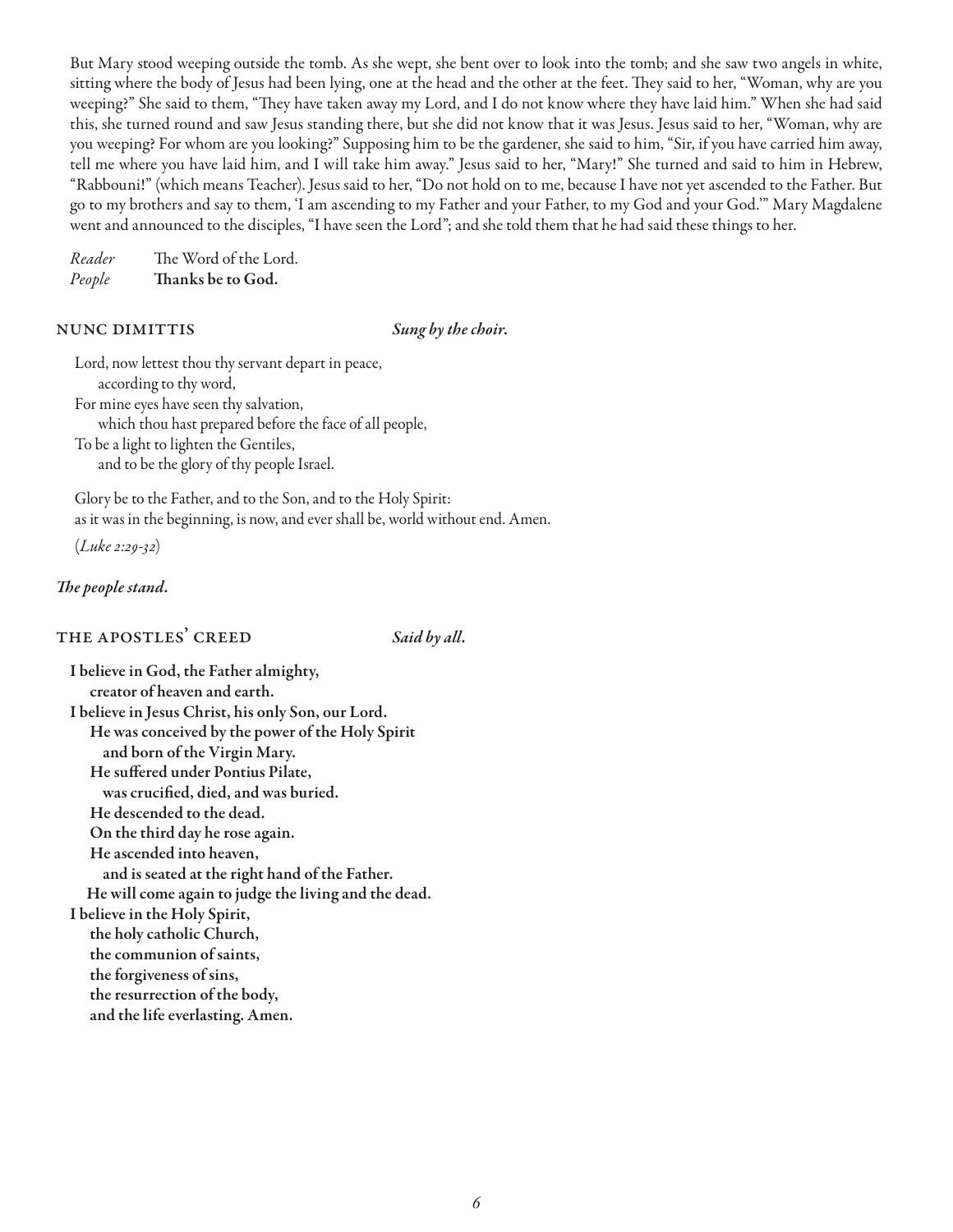### lesser litany

| Cantor | The Lord be with you.       |
|--------|-----------------------------|
| Choir  | And with thy spirit.        |
| Cantor | Let us pray.                |
| Choir  | Lord, have mercy upon us.   |
|        | Christ, have mercy upon us. |
|        | Lord, have mercy upon us.   |

### THE LORD<sup>'</sup>S PRAYER *Said by all.*

Our Father, who art in heaven, hallowed be thy Name, thy kingdom come, thy will be done, on earth as it is in heaven. Give us this day our daily bread. And forgive us our trespasses, as we forgive those who trespass against us. And lead us not into temptation, but deliver us from evil. For thine is the kingdom, and the power, and the glory, for ever and ever. Amen.

### **SUFFRAGES**

| Cantor | O Lord, show thy mercy upon us;                   |
|--------|---------------------------------------------------|
| Choir  | And grant us thy salvation.                       |
| Cantor | O Lord, save the State;                           |
| Choir  | And mercifully hear us when we call upon thee.    |
| Cantor | Endue thy ministers with righteousness;           |
| Choir  | And make thy chosen people joyful.                |
| Cantor | O Lord, save thy people;                          |
| Choir  | And bless thine inheritance.                      |
| Cantor | Give peace in our time, O Lord;                   |
| Choir  | Because there is none other that fighteth for us, |
|        | but only thou, O God.                             |
| Cantor | O God, make clean our hearts within us;           |
| Choir  | And take not thy Holy Spirit from us.             |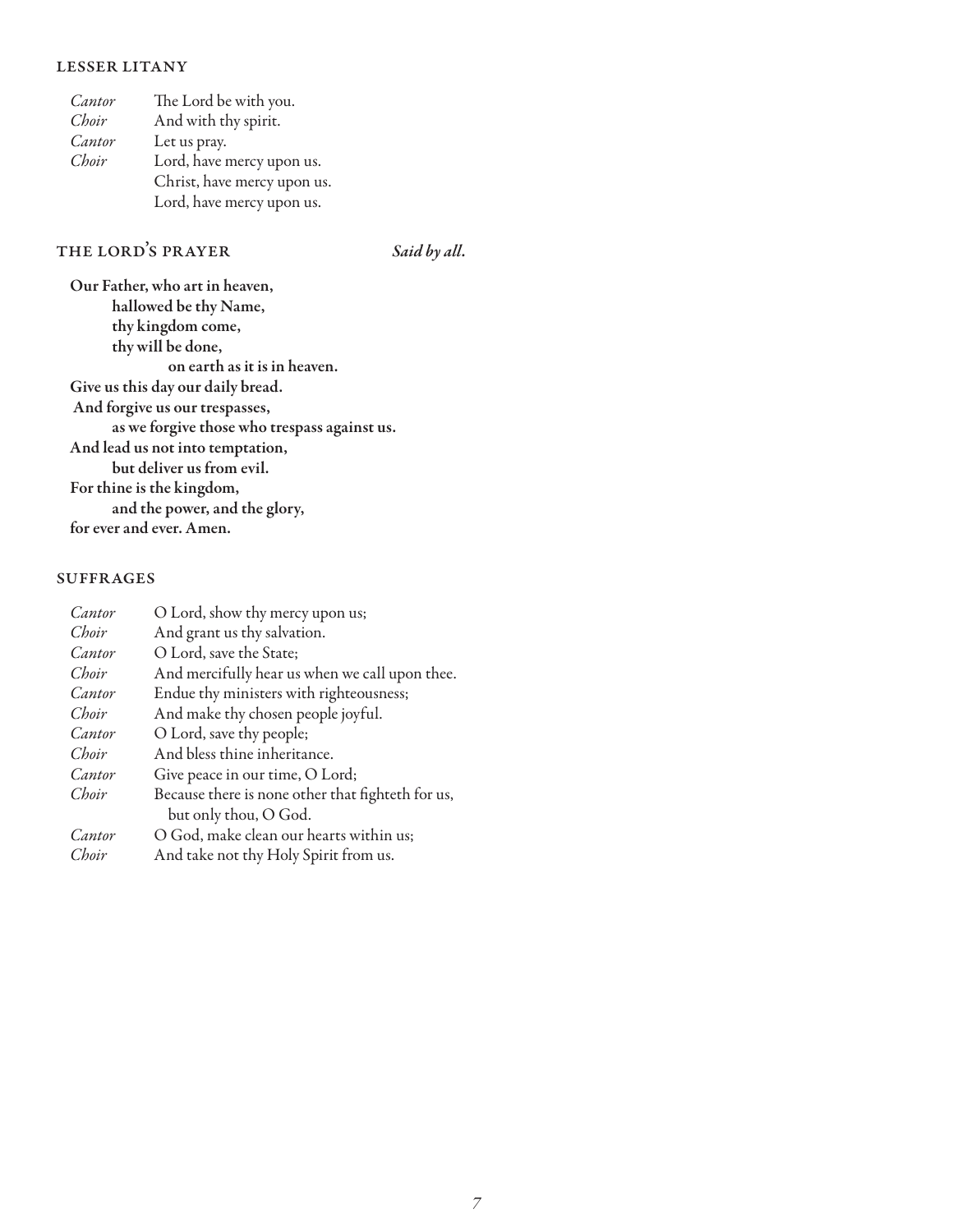### **COLLECTS**

### *The cantor sings the following, each followed by a choral Amen.*

O God, who for our redemption didst give thine only-begotten Son to the death of the cross, and by his glorious resurrection hast delivered us from the power of our enemy: Grant us so to die daily to sin, that we may evermore live with him in the joy of his resurrection; through Jesus Christ thy Son our Lord, who liveth and reigneth with thee and the Holy Spirit, one God, now and for ever. Amen.

O God, from whom all holy desires, all good counsels, and all just works do proceed: Give unto thy servants that peace which the world cannot give, that our hearts may be set to obey thy commandments, and also that by thee, we, being defended from the fear of all enemies, may pass our time in rest and quietness; through the merits of Jesus Christ our Savior. Amen.

O God and Father of all, whom the whole heavens adore: Let the whole earth also worship thee, all nations obey thee, all tongues confess and bless thee, and men and women everywhere love thee and serve thee in peace; through our Savior Jesus Christ. Amen.

*Cantor* Let us bless the Lord. *Choir* Thanks be to God.

*The people are seated at the invitation of the homilist.* 

homily The Reverend Andrew K. Barnett

*The people remain seated.* 

### an offering

*An offering is received to support the Cathedral's ministry of sharing God's love with the world.*

### **ANTHEM**

Let all the world in every corner sing, My God and King!

The heavens are not too high, His praise may thither fly: The earth is not too low, His praises there may grow.

Let all the world in every corner sing, My God and King!

The church with Psalms must shout. No door can keep them out: But above all, the heart Must bear the longest part.

Let all the world in every corner sing, My God and King!

*(George Herbert 1593-1633)*

*The people stand.* 

*Antiphon,* from *Five Mystical Songs* Ralph Vaughan Williams (1872-1958)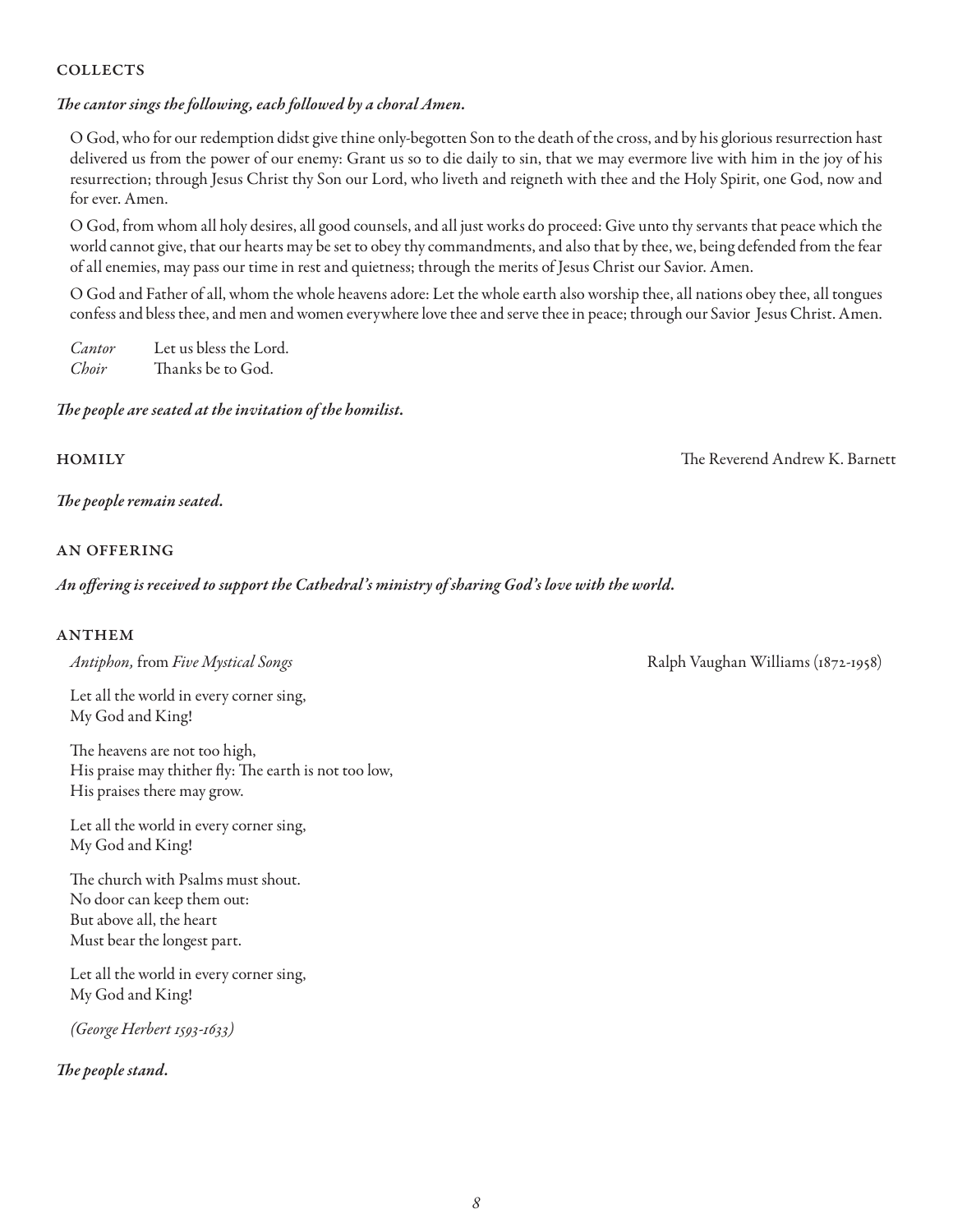### general thanksgiving *Said by all.*

Almighty God, Father of all mercies, we your unworthy servants give you humble thanks for all your goodness and loving-kindness to us and to all whom you have made.

We bless you for our creation, preservation, and all the blessings of this life; but above all for your immeasurable love in the redemption of the world by our Lord Jesus Christ; for the means of grace, and for the hope of glory.

And, we pray, give us such an awareness of your mercies, that with truly thankful hearts we may show forth your praise, not only with our lips, but in our lives, by giving up our selves to your service, and by walking before you in holiness and righteousness all our days; through Jesus Christ our Lord, to whom, with you and the Holy Spirit, be honor and glory throughout all ages. Amen.

### the easter blessing

| Officiant | May Almighty God, who has redeemed us and made us his children through the resurrection of his Son our Lord,<br>bestow upon you the riches of his blessing. |
|-----------|-------------------------------------------------------------------------------------------------------------------------------------------------------------|
| People    | Amen.                                                                                                                                                       |
| Officiant | May God, who through the water of baptism has raised us from sin into newness of life, make you holy and worthy<br>to be united with Christ for ever.       |
| People    | Amen.                                                                                                                                                       |
| Officiant | May God, who has brought us out of bondage to sin into true and lasting freedom in the Redeemer, bring you to<br>your eternal inheritance.                  |
| People    | Amen.                                                                                                                                                       |
| Officiant | And the blessing of God Almighty, the Father, the Son, and the Holy Spirit, be upon you and remain with you for<br>ever.                                    |
| People    | Amen.                                                                                                                                                       |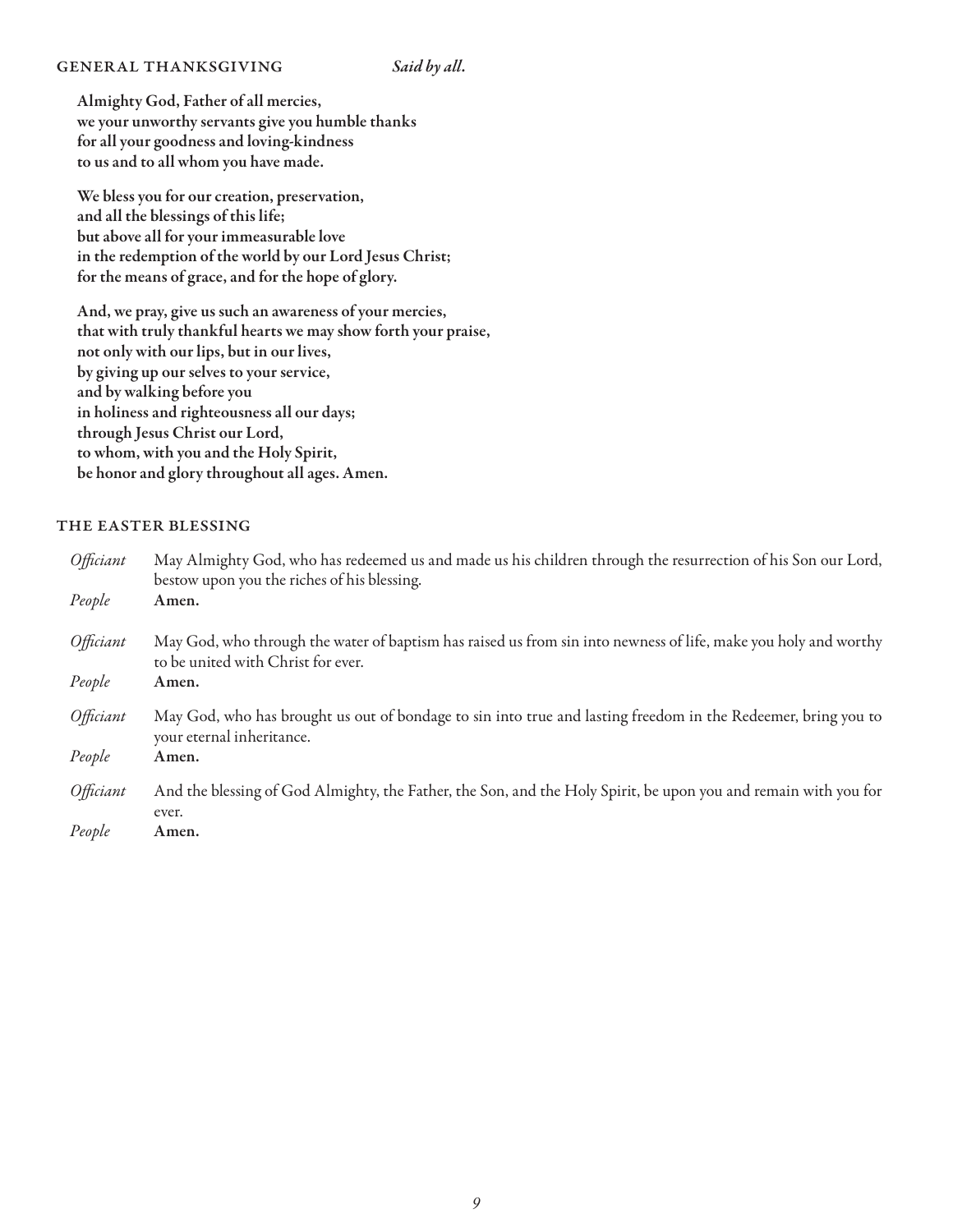### hymn

*The strife is o'er, the battle done Victory*



### organ voluntary

*Final,* from *Symphonie No. 1, Op. 14* Louis Vierne (1870-1937)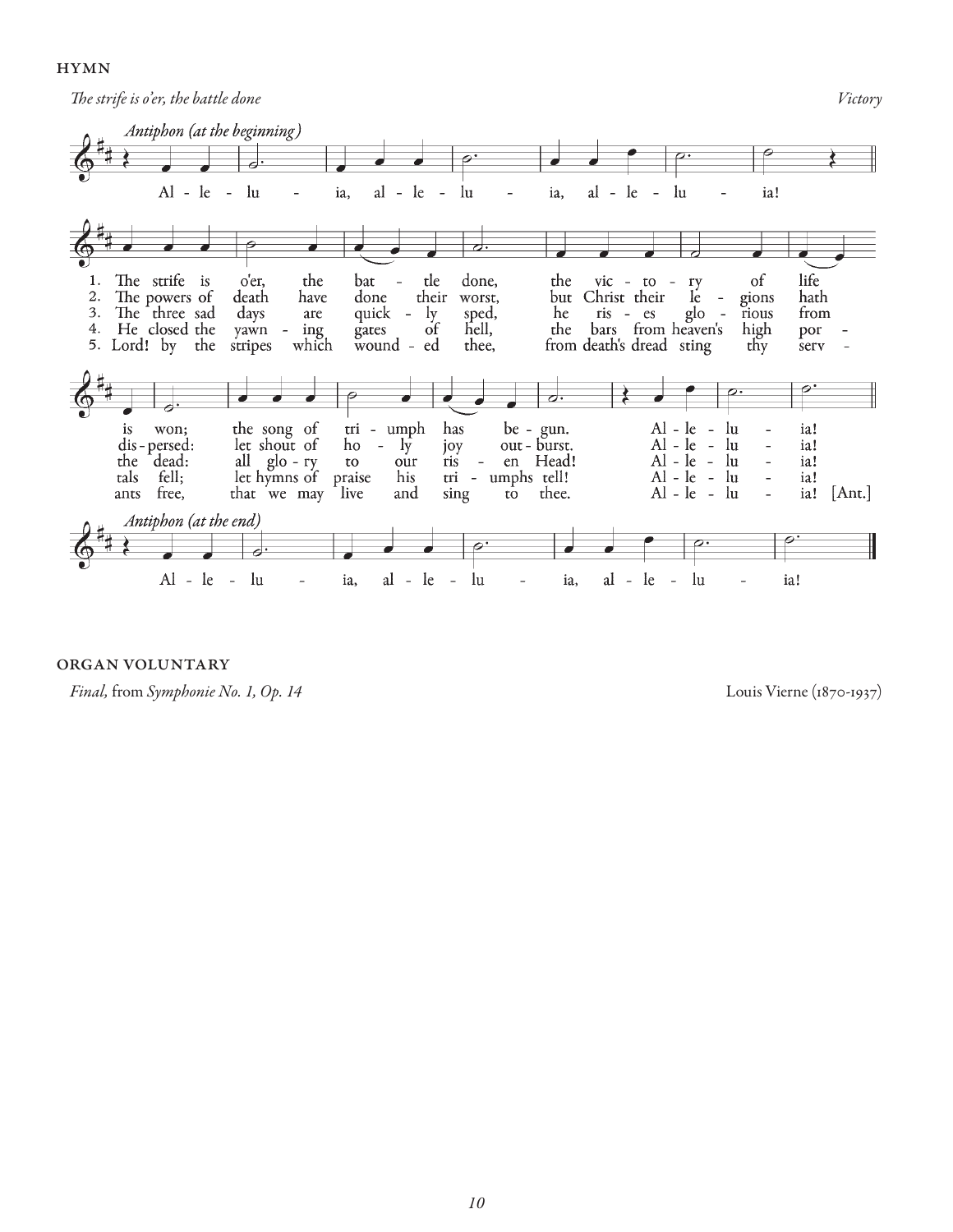

### service participants

The Reverend Canon Dana Colley Corsello, *Officiant* The Reverend Canon Rosemarie Logan Duncan, *Cantor* The Reverend Andrew K. Barnett, *Homilist* The Reverend Canon Jan Naylor Cope The Reverend Dr. Wesley S. Williams, Jr. The Reverend Dr. Harvey E. Bale, Jr.

> *Readers* Lucinda D. Conger Bob Reeg

Canon Michael McCarthy, *Director ofMusic* The Reverend Benjamin Pearce Straley, *Organist and Associate Director ofMusic* George Fergus, *Assistant Organist* The Boys Cathedral Choir

### permissions

Bible texts of the Old Testament and Gospel taken from the *New Revised Standard Version Bible,* Copyright 1989, Division of Christian Education of the National Council of the Church of Christ in the USA. Used by permission. All rights reserved. Prayers, psalms, and General Thanksgiving taken from *The Book of Common Prayer*, 1979. The Easter Blessing taken from *The Book of Occasional Services*, 2003. Used by permission. All rights reserved. *Jesus Christ is risen today.* Words: Latin, 14th century; tr. *Lyra Davidica*, 1708, alt. Stanza 4, Charles Wesley (1707–1788). Music: *Easter Hymn*, from *Lyra Davidica*, 1708; adapt. *The Compleat Psalmodist*, 1749, alt. Public domain. *The strife is o'er, the battle done.* Text: Latin, 1695; tr. Francis Pott (1832-1909), alt. Music: *Victory*, Giovanni Pierluigi da Palestrina (1525-1594); adapt. and arr. William Henry Monk (1823-1889). Public domain.